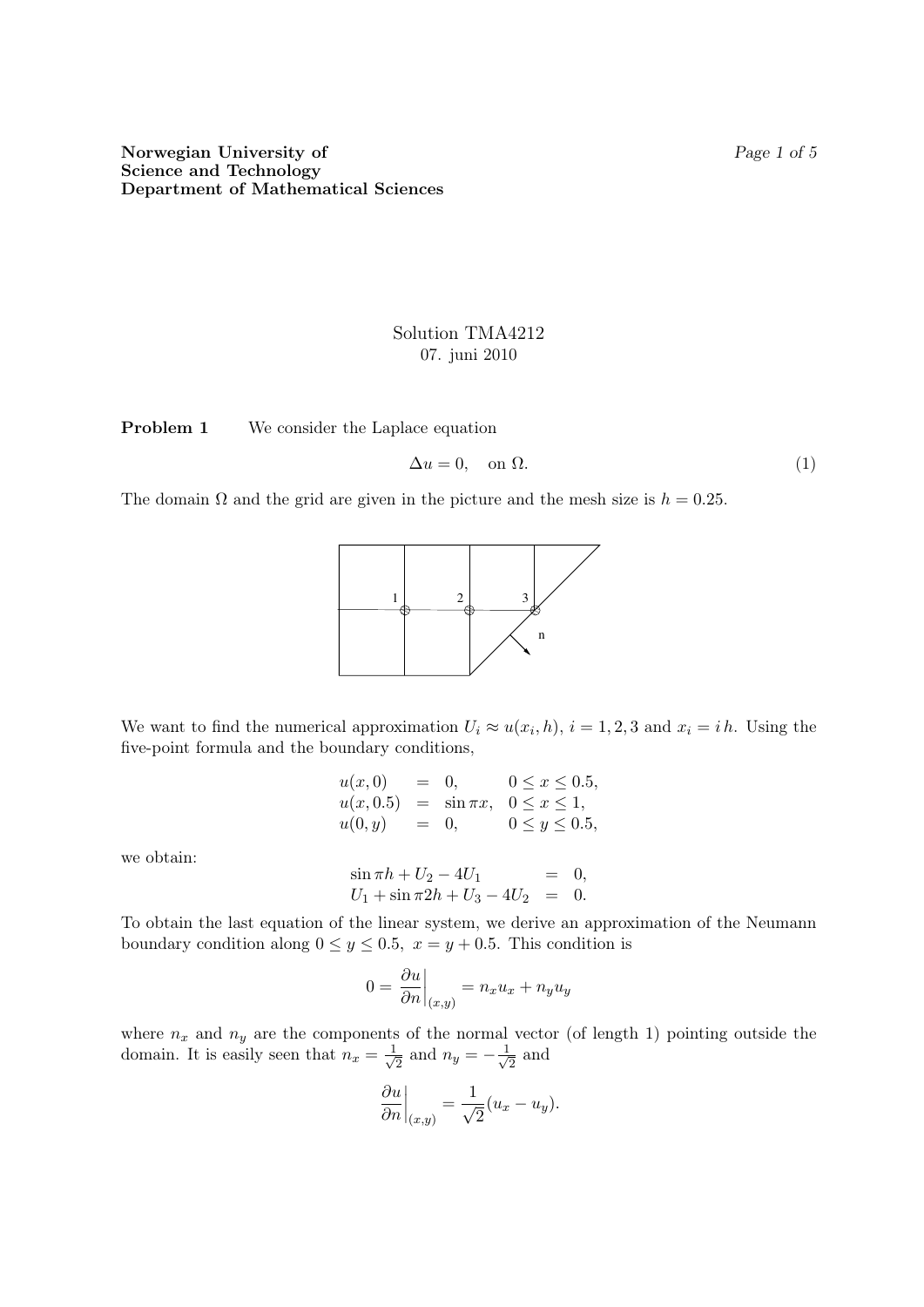We now replace derivatives with difference approximations and obtain

$$
\frac{\partial u}{\partial n}\bigg|_{(x_3,h)} = \frac{1}{\sqrt{2}}\left[\left(\frac{u(x_3,h)-u(x_2,h)}{h}-\frac{\sin\pi x_3-u(x_3,h)}{h}\right)+\frac{h}{2}(u_{xx}(\xi,h)+u_{yy}(\eta,h))\right],
$$

where  $\xi \in (x_2, x_3)$ ,  $\eta \in (h, 2h)$ , and we have used backward differences in the x direction and forward differences in the y direction. The truncation error is  $\mathcal{O}(h)$ . Since the five-point formula is of second order in h the overall method is consistent and has a truncation error  $\mathcal{O}(h)$ .

By replacing  $u(x_i, h)$  with  $U_i$  in the previous formula we get

$$
\left. \frac{\partial u}{\partial n} \right|_{(x,y)} \approx \frac{1}{\sqrt{2}} \left( \frac{U_3 - U_2}{h} - \frac{\sin \pi 3h - U_3}{h} \right),\,
$$

setting the right hand side of the last expression equal to zero we obtain the third equation of the linear system. After rearranging the terms we get

$$
\begin{bmatrix} -4 & 1 & 0 \\ 1 & -4 & 1 \\ 0 & 1 & -2 \end{bmatrix} \begin{bmatrix} U_1 \\ U_2 \\ U_3 \end{bmatrix} = - \begin{bmatrix} \sin \pi h \\ \sin \pi 2h \\ \sin \pi 3h \end{bmatrix}.
$$

## Problem 2

a) We want to apply the finite element method to

$$
-u_{xx} = f, \quad x \in [0,1], \quad u(0) = 1, \ u(1) = 0, \ f(x) = -\frac{\pi^2}{4} \cos\left(x \frac{\pi}{2}\right), \tag{2}
$$

to this end we derive the Galerkin formulation of the problem. We start by multiplying both sides of the equation by a test function chosen arbitrarily in  $H_0^1$  and we obtain

$$
- \int_0^1 u_{xx} v \, dx = \int_0^1 f v \, dx.
$$

Integrating by parts and since  $v$  is zero on the boundary this gives

$$
\int_0^1 u_x v_x dx = \int_0^1 f v dx.
$$

The Galerkin formulation of the problem is: find  $u \in H_E^1$  such that

$$
a(u, v) = \langle f, v \rangle, \quad \forall v \in H_0^1,
$$

and we have used the notation  $\langle \cdot, \cdot \rangle$  to denote the  $L^2$  inner product. Solutions of (2) are also solutions of the Galerkin formulation, but not necessarily the other way around.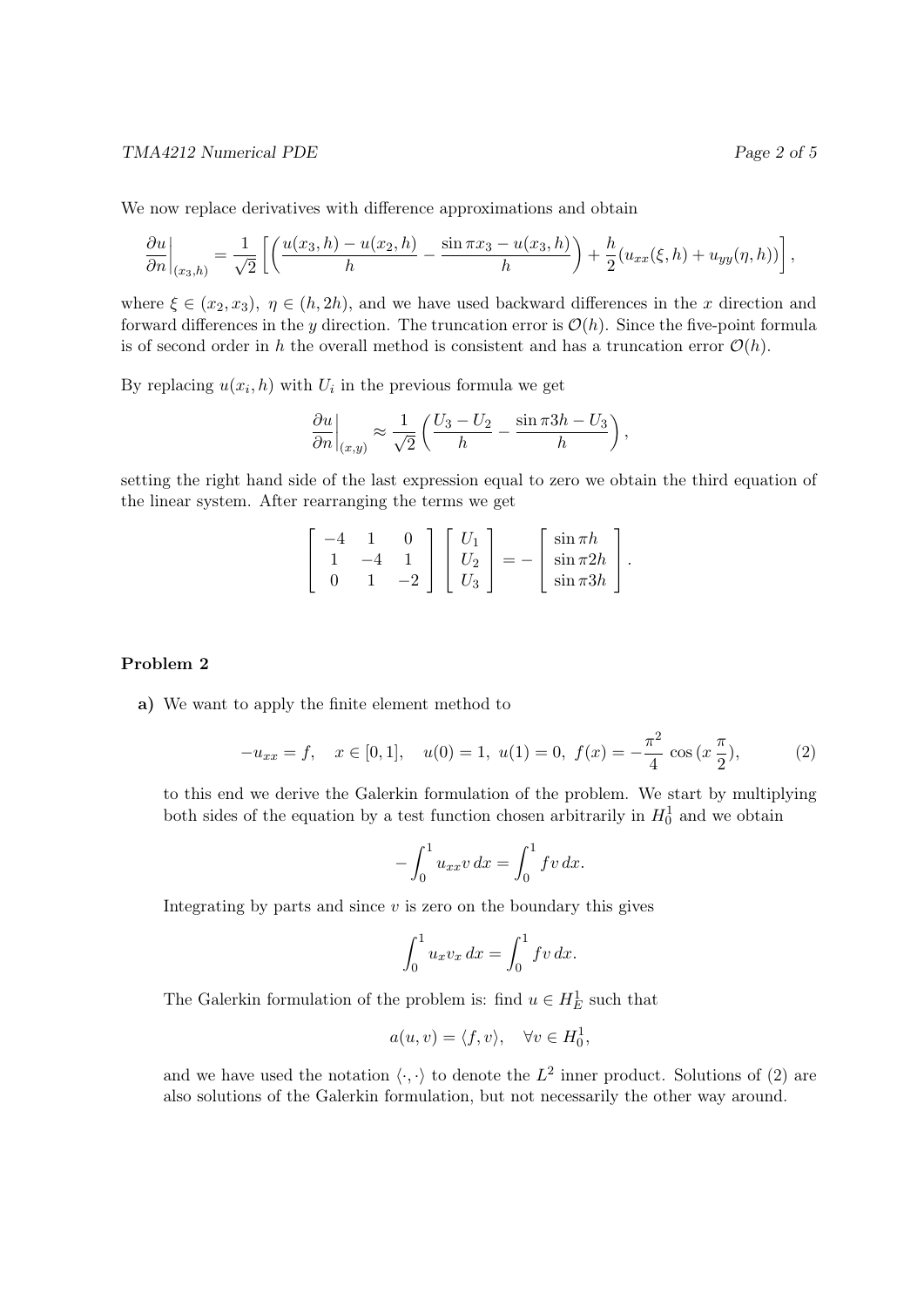## TMA4212 Numerical PDE **Page 3** of 5

b) The numerical approximation given by the Galerkin method is the solution of the problem: find  $u \in V_E^1$  such that

$$
a(u, v) = \langle f, v \rangle, \quad \forall v \in V_0^1,
$$

where  $V_0^1 = \{v \in H_0^1 | v = \sum_{j=1}^{M-1} \phi_j v_j\}$  and  $V_E^1 = \{v \in H_E^1 | v = \phi_0 + \sum_{i=1}^{M-1} \phi_i v_i\}$ . By taking  $v = \phi_j$ ,  $j = 1, ..., M - 1$ , and expressing u in the Galerkin method by means of the basis functions, i.e.

$$
u = \phi_0 + \sum_{i=1}^{M-1} u_i \phi_i
$$
,  $U = [u_1, \dots, u_{M-1}]^T$ ,

we obtain the requested linear system of equations:

$$
\sum_{i=1}^{M-1} u_i a(\phi_i, \phi_j) = \langle f, \phi_j \rangle - a(\phi_0, \phi_j), \quad j = 1, \dots, M-1.
$$

The matrix C of the linear system is an  $(M-1) \times (M-1)$ -matrix with entries

$$
C_{j,i} := a(\phi_i, \phi_j) = \int_0^1 \phi'_i \phi'_j dx, \quad i, j = 1, \dots, M-1,
$$

with  $\phi_i' = \frac{d\phi_i}{dx}$ . By using the expressions for the basis functions and computing the integrals we obtain:

$$
C_{i,j} = C_{j,i}
$$
  
\n
$$
C_{i-1,i} = C_{i,i+1} = \int_{x_{i-1}}^{x_i} \phi'_i \phi'_{i-1} dx = -\frac{1}{h},
$$
  
\n
$$
C_{i,i} = \int_{x_{i-1}}^{x_{i+1}} (\phi'_i)^2 dx = \frac{2}{h}.
$$

c) We get

$$
b_j = \langle f, \phi_j \rangle - a(\phi_0, \phi_j), \quad j = 1, \dots, M-1,
$$

and we note that  $a(\phi_0, \phi_j) = 0$  for  $j = 2, ..., M - 1$ . So we have

$$
b_j = -\frac{\pi^2}{4h} \int_{x_{j-1}}^{x_j} \cos\left(x \frac{\pi}{2}\right)(x - x_{j-1}) \, dx - \frac{\pi^2}{4h} \int_{x_j}^{x_{j+1}} \cos\left(x \frac{\pi}{2}\right)(x_{j+1} - x) \, dx, \quad j = 2, \dots, M-1
$$

and using the trapezoidal rule to approximate the integrals we get

$$
b_j \approx -\frac{\pi^2 h}{4} \cos (x_j \frac{\pi}{2}) \quad j = 2, ..., M - 1,
$$

and

$$
b_1 \approx -\frac{\pi^2 h}{4} \cos (x_1 \frac{\pi}{2}) + \frac{1}{h}.
$$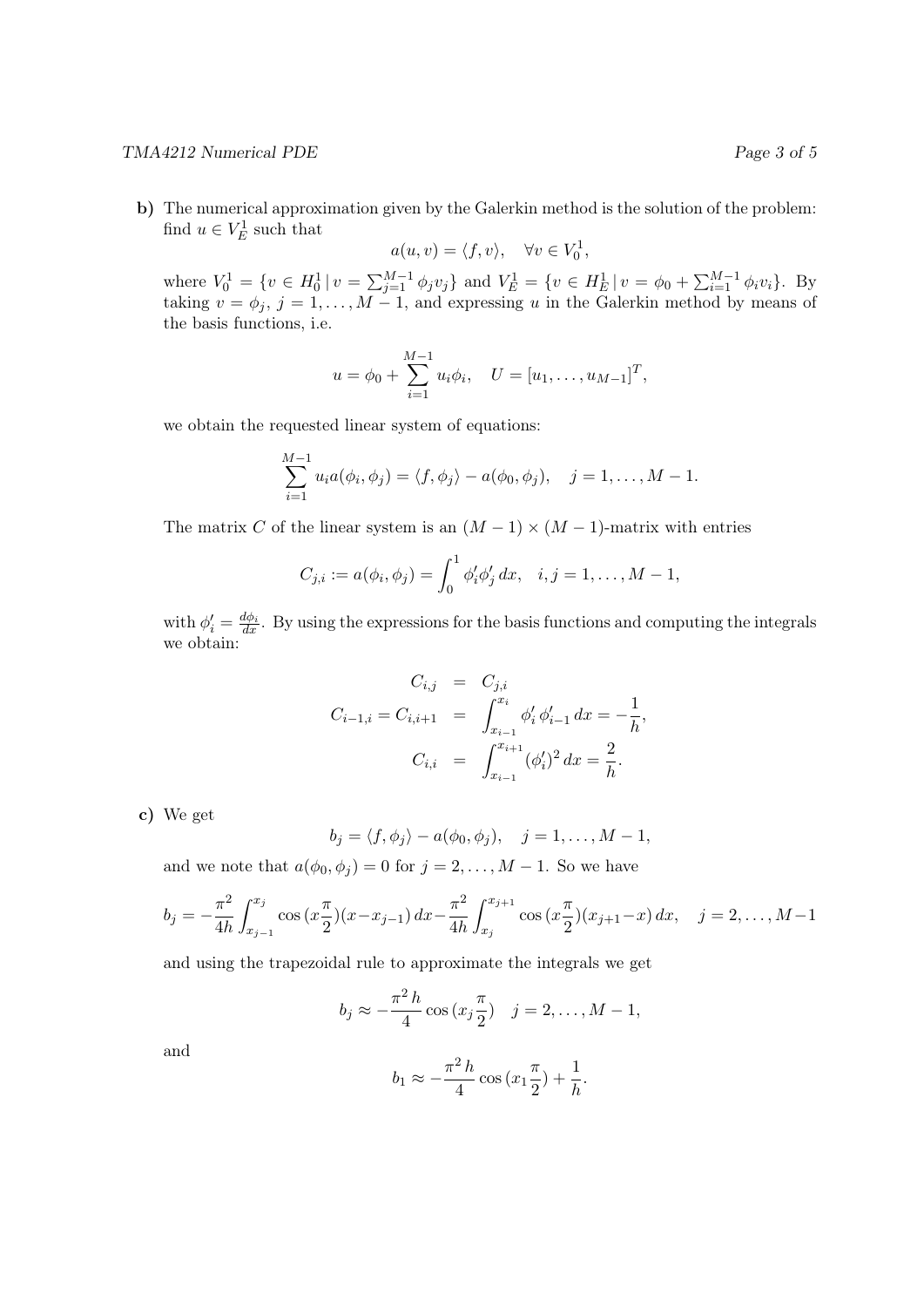## Problem 3

a) We consider the equation

$$
u_t = -u_{xx} - u_{xxxx}, \quad u(0) = u(1) = 0, \quad x \in [0, 1].
$$

We consider the grid  $x_m = hm, h = 1/M, m = 0, ..., M$ . Discretizing by central differences and the trapezoidal rule in time we get

$$
U_m^{n+1} = U_m^n + \frac{k}{2h^2} \left( -\delta_x^2 (U_m^n + U_m^{n+1}) - \frac{1}{h^2} \delta_x^4 (U_m^n + U_m^{n+1}) \right),
$$

where as usual

$$
\delta_x^2 U_m^n = U_{m+1}^n - 2U_m^n + U_{m-1}^n, \quad m = 1, \dots, M-1,
$$

and by straightforward calculation

$$
\delta_x^4 U_m^n = U_{m+2}^n - 4U_{m+1}^n + 6U_m^n - 4U_{m-1}^n + U_{m-2}^n, \quad m = 2, \dots, M-2
$$

corresponding to the entries of the rows of  $B^2$  for  $m = 2, ..., M - 2$ . Since  $U_0^n = 0$  and  $U_M^n=0$  we have

$$
\delta_x^4 U_1^n = \delta_x^2 (U_2^n - 2U_1^n) = U_3^n - 4U_2^n + 5U_1^n,
$$

(corresponding to the first component of  $B^2U^n$ ),

$$
\delta_x^4 U_{M-1}^n = \delta_x^2 (U_{M-2}^n - 2U_{M-1}^n) = U_{M-3}^n - 4U_{M-2}^n + 5U_{M-1}^n,
$$

(corresponding to the last component of  $B^2U^n$ ). In matrix format the method can be expressed by

$$
U^{n+1} = U^n + r(-B - \frac{1}{h^2}B^2)(U^n + U^{n+1}), \quad r := \frac{k}{2h^2}
$$

where  $B$  is the usual discretization of the Laplace operator. The method can then be written in the form

$$
AU^{n+1} = DU^n,
$$

where

$$
A = I + r (B + \frac{1}{h^2} B^2), \quad D = I - r (B + \frac{1}{h^2} B^2).
$$

Now A and D are symmetric and therefore diagonalizable via an orthogonal transformation and have the same eigenvectors as  $B$ . To discuss the invertibility of  $A$  we consider its eigenvalues which are

$$
\lambda_m^A = 1 + r \left( \lambda_m^B + \frac{1}{h^2} (\lambda_m^B)^2 \right), \quad \lambda_m^B = -\gamma^2, \quad \gamma = 2 \sin\left(\frac{m \pi h}{2}\right),
$$

where  $0 \le \sin(\frac{m \pi h}{2}) \le 1$  for  $m = 1, ..., M - 1$  and  $h = 1/M$ , and

$$
\lambda_m^A=1+r\,\gamma^2(\frac{\gamma^2}{h^2}-1),
$$